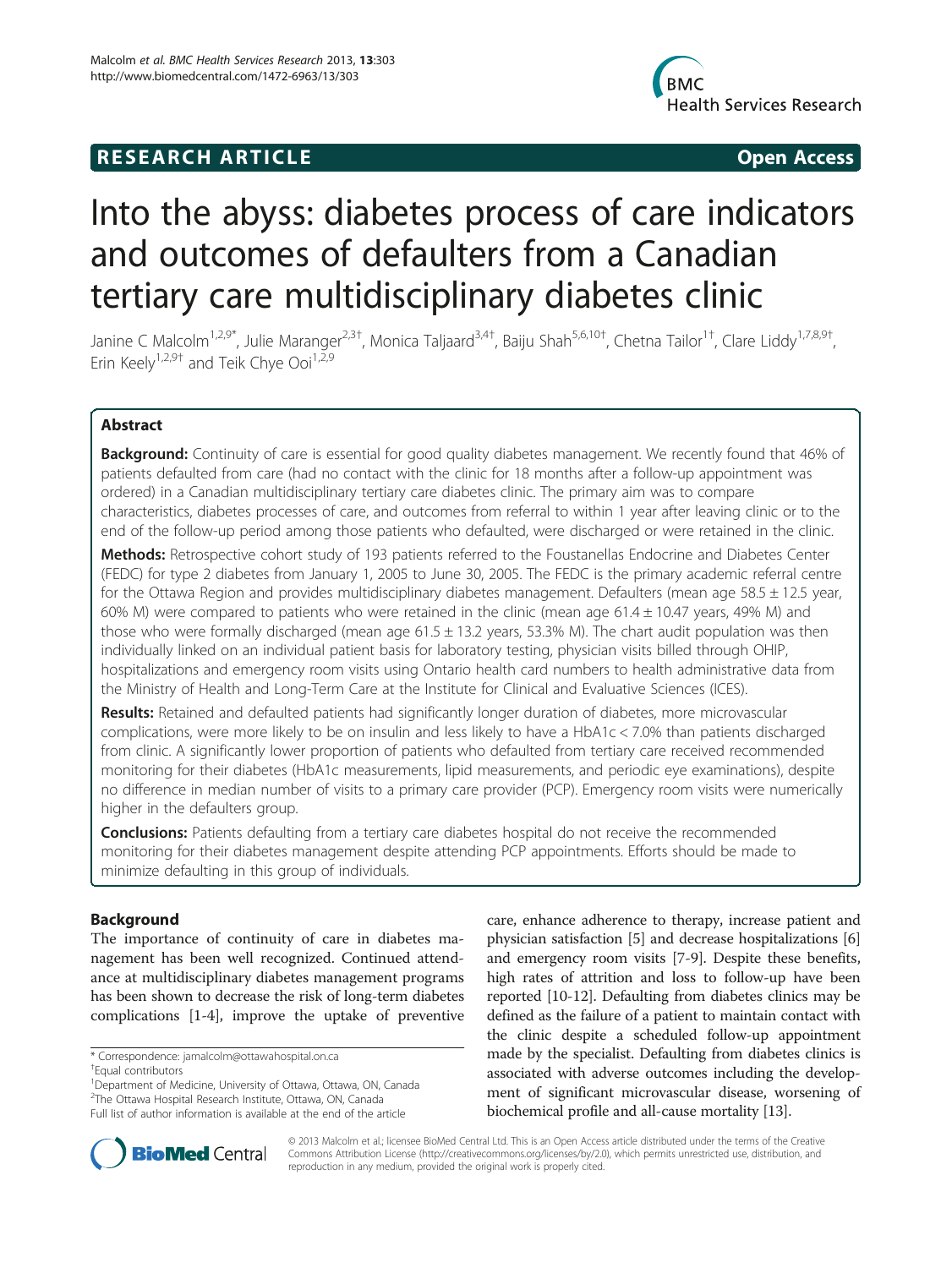The effect of defaulters on health care utilization is likely significant. Patient care may be negatively impacted by large numbers of patients requiring re-referral for specialized services. Re-referral rates for defaulted patients with diabetes to specialized care have been reported to be as high as 20% [\[10](#page-7-0)]. Among elderly patients with diabetes, loss of continuity of care is associated with increased hospitalizations and emergency room visits [\[6](#page-7-0)]. To date, studies on patients defaulting from specialty diabetes clinics have focused primarily on clinical outcomes. Understanding the health care utilization of diabetes patients defaulting from specialty care is important in developing strategies to improve continuity of care for patients with type 2 diabetes (DM2).

A local audit of our tertiary care multidisciplinary clinic indicated that 23% of patients referred by primary care providers for diabetes care were discharged back to primary care, while 46% of patients defaulted from clinic [[14\]](#page-7-0). We suspect that the extent of defaulting observed in our centre may be reflective of other tertiary care diabetes clinics.

In this paper, we describe the characteristics, longterm outcomes, and health care utilization of patients who defaulted from clinic and compare them to those who were retained or were discharged back to the care of their primary care provider.

## Methods

The Foustanellas Endocrine and Diabetes Centre (FEDC) in Ottawa, Canada is the academic referral centre for the Ottawa region. It serves a catchment area of over one million people and provides specialized interdisciplinary clinical management, education and self-management support for diabetes. There are approximately 20,000 patient visits per year, of which 20% are new referrals.

A chart audit was conducted at the FEDC by an endocrinology fellow and a diabetes nurse specialist. The first 10 charts were reviewed independently by both auditors and the results compared. A data collection guide was developed based on discrepancies between the two auditors. The remainder of the charts was divided between the two auditors and data were entered electronically into the database using the data collection guide. The auditors met on a regular basis to review items for which interpretation remained unclear after using the data collection guide.

The chart audit population was then individually linked using Ontario health card numbers to health administrative data from the Ministry of Health and Long-Term Care housed at the Institute for Clinical and Evaluative Sciences (ICES). Because of the single-payer universal health care system in Ontario, these data describe all care received by Ontario residents with no

missing data or loss to follow-up. The databases used in this study included: the Registered Persons Database, which records health care eligibility and demographic information such as date of death; the discharge abstract database for hospital admission information occurring after the date of final recorded visit with the FEDC during the review period; the National Ambulatory Care Reporting System for emergency department visits occurring after the last recorded visit with the FEDC during the review period; the physician service claims database for family doctor and specialist visits, laboratory tests and renal replacement therapy; and the ICES Physicians Database for location and type of physician practice.

Laboratory investigations done at the Ottawa Hospital were in the OACIS Ottawa Hospital Database. This database was searched by the investigators for all pertinent laboratory results done in the follow-up period for all three groups.

All patients who were first seen by an endocrinologist for management of DM2 between January 1 and June 30, 2005 were included in a retrospective chart review. Of the 923 referred diabetes patients, 226 were excluded due to a clear diagnosis of type 1 diabetes (DM1). A computer-generated, uniform random number was assigned to the remaining 697 patients who were then assessed for eligibility in random sequence until the targeted sample size of 200 was reached. The sample size of 200 was chosen to allow a two-sided 95% Confidence Interval (CI) for a single proportion (e.g., the proportion of patients discharged from the clinic), using the large sample normal approximation, to extend 7.1% from the most conservative proportion of 50%, while allowing for a 5% patient exclusion rate.

Data collected in the FEDC chart review included: demographics, past medical history, medication use, processes of care indicators, outcome of care indicators, number of visits to each diabetes team member (physician, nurse, dietician, social worker), and current status with FEDC (discharged back to PCP, retained, or defaulted). Defaulting was defined as no contact with the clinic for 18 months after a follow-up appointment was ordered by the specialist. Data collection continued until the patient was discharged or had defaulted or until the end of the follow-up period in October 2008, whichever came first.

Individuals were then linked between databases and across time via their Ontario health card number, anonymized using a reproducible encryption algorithm. Processes of care indicators (percent receiving A1c measurements, lipid profiles, serum creatinine, annual eye examination), health care utilization (mean visits to primary care physician) and outcomes (emergency room visits and hospital admissions) were collected.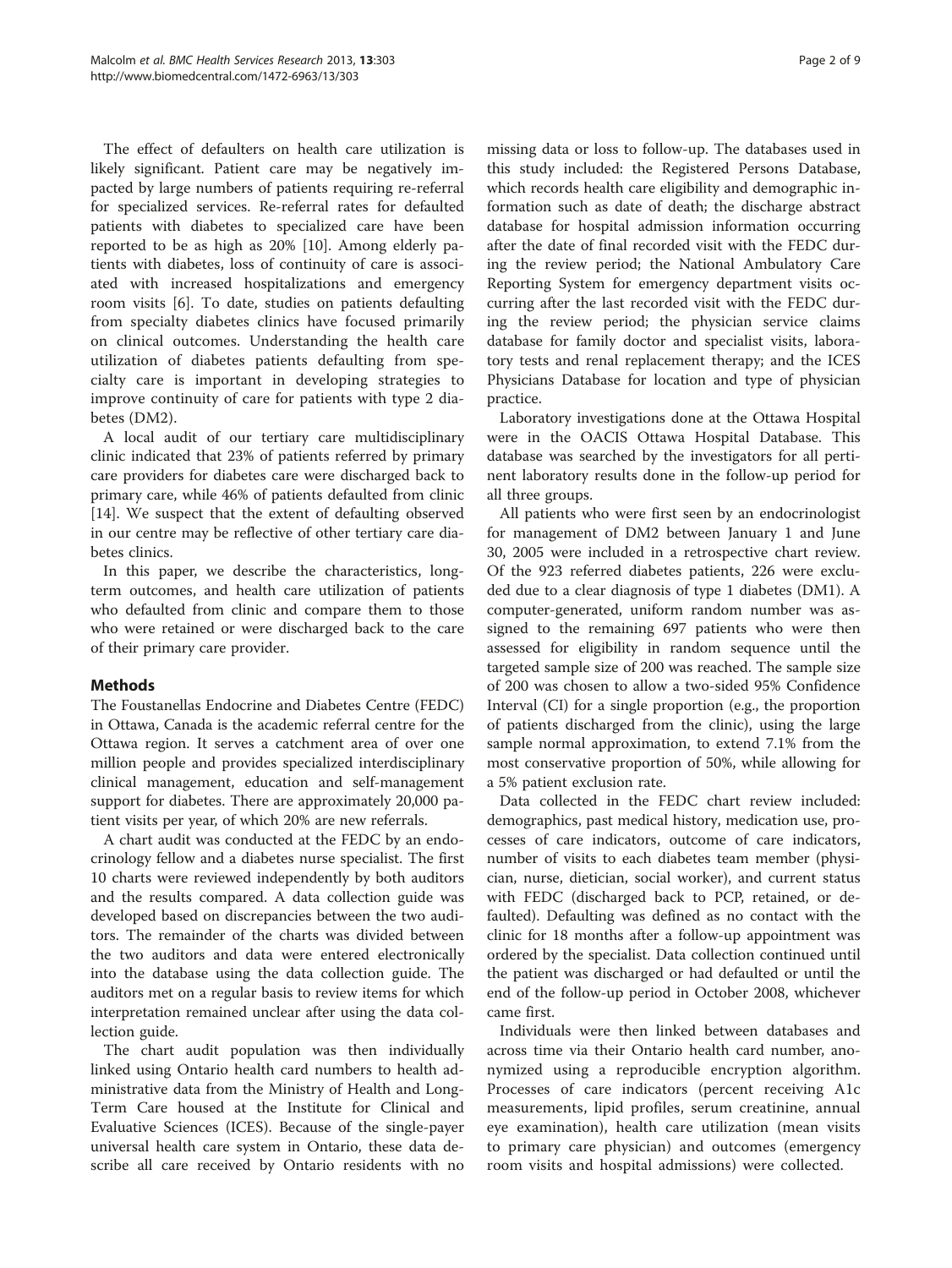Demographic information, and first and last visit data information was compared among the three groups. The proportions of patients meeting the 2003 Canadian Diabetes Association (CDA) recommended targets (CDA guidelines) for glycated hemoglobin  $(A1C \le 7\%)$ , LDL cholesterol <2.5 mmol/L, and blood pressure  $\leq$  130/80 were calculated ; the proportions of patients meeting one, two or all three targets were compared among the groups. This study was developed prior to the publication of the 2013 CDA guidelines, at which point some of the targets changed. The 2003 guidelines differ from the 2013 guidelines in a few minor areas. The glycated hemoglobin target remained  $\leq$  7% for most patients with type 1 and type 2 diabetes; however the 2013 guidelines allow for greater individualization of targets for patients based on their age, duration of diabetes, risk of severe hypoglycaemia, life expectancy, and presence cardiovascular disease. The LDL-cholesterol target has dropped to <2.0 mmol/L based on evidence from a number of large randomized controlled trials published after 2003. The blood pressure targets remained the same. As these changes were minor, the difference in guidelines from 2003 to 2013 does not have a significant effect the interpretation of the results.

This study was approved by the Ottawa Hospital Research Ethics Board.

### Statistical analysis

Using chart review data, the demographic characteristics and first and last visit outcomes of the patient cohort were summarized for defaulters retained and discharged groups. Frequencies and percentages were calculated for categorical variables, means and standard deviations for continuous variables, and medians and interquartile ranges (IQR) for ordinal variables or variables with skewed distributions. Differences in process and clinical outcome measures among the three groups (retained, discharged, and defaulted) were tested for statistical significance using 1-way analysis of variance in the case of continuous variables, chi-squared tests or Fisher's exact tests for categorical variables, and Kruskal-Wallis tests for ordinal variables or variables with skewed distributions. Because we recognize that multiple testing can lead to spurious statistical significance, we considered all these tests as exploratory. If the overall test among the three groups was significant at  $α = 0.15$ , we proceeded to conduct pairwise tests to further delineate differences between the groups. To maintain the familywise error rate of the pairwise comparisons, the Bonferronicorrected significance level of  $\alpha = 0.017$  was used for these pairwise comparisons. It was expected that some proportion of the items would be incomplete in this chart review. For example, we only recorded retinopathy as present or absent if a test for retinopathy had been

indicated in the chart; if no test result were available, this item was recorded as missing. No imputation for missing items was planned; each analysis was based on subjects with non-missing values for the relevant variables.

Using the linked health administrative data, dichotomous process of care, and outcomes of defaulters, the retained and discharged groups were described using point estimates with 95% confidence intervals for proportions using the normal approximation to the binomial distribution, or the exact binomial method in the case of small frequencies.

Outcomes summarized as counts (e.g., number of visits with primary care providers, or number of HbA1C measurements) were described as annual rates, together with 95% Poisson confidence intervals using exact methods or using the normal approximation with continuity correction.

The statistical significance of differences in process of care, and proximal and distal outcomes among the three patient groups were assessed using chi-squared tests for dichotomous variables and one-way analysis of variance for continuous variables.

All analyses were conducted using SAS version 9.1 (Cary, NC).

## Results

Of the original 200 patients, one chart was noted to be entered twice during statistical analysis and was excluded. Of the remaining 199 patients, 2 patients had died and 4 were transferred to another institution. These patients, making up only 3.1% of the total cohort, are not included in further description and analysis. The characteristics of the remaining 193 patients at their first visit to the FEDC are presented in Table [1.](#page-3-0) Referred patients had a median duration of diabetes of 6 years (IQR 1–12), and lived primarily in an urban setting (90.2%). Macrovascular complications were present in 51 patients (28.3%) and 79 patients (40.9%) had microvascular complications.

Of the 193 patients, 29.6% (95% CI 24.1%-37.1%) were retained in clinic (after a median duration of follow-up of 33 months), 23.1% (95% CI 17.8%-29.9%) were discharged (after a median duration of follow-up of 10 months), and 44.2% (95% CI 38.6%-52.6%) defaulted (after a median duration of follow-up of 9 months).

When these 3 groups were examined retrospectively to their first visit at the FEDC (see Table [1\)](#page-3-0), duration of diabetes, proportion of re-referrals, proportion of patients with any microvascular disease, neuropathy, insulin use, and HbA1c ≤7% (53 mmol/mol), were significantly different among the three groups based on the overall test of significance. Based on the pairwise comparisons, the retained group had longer duration of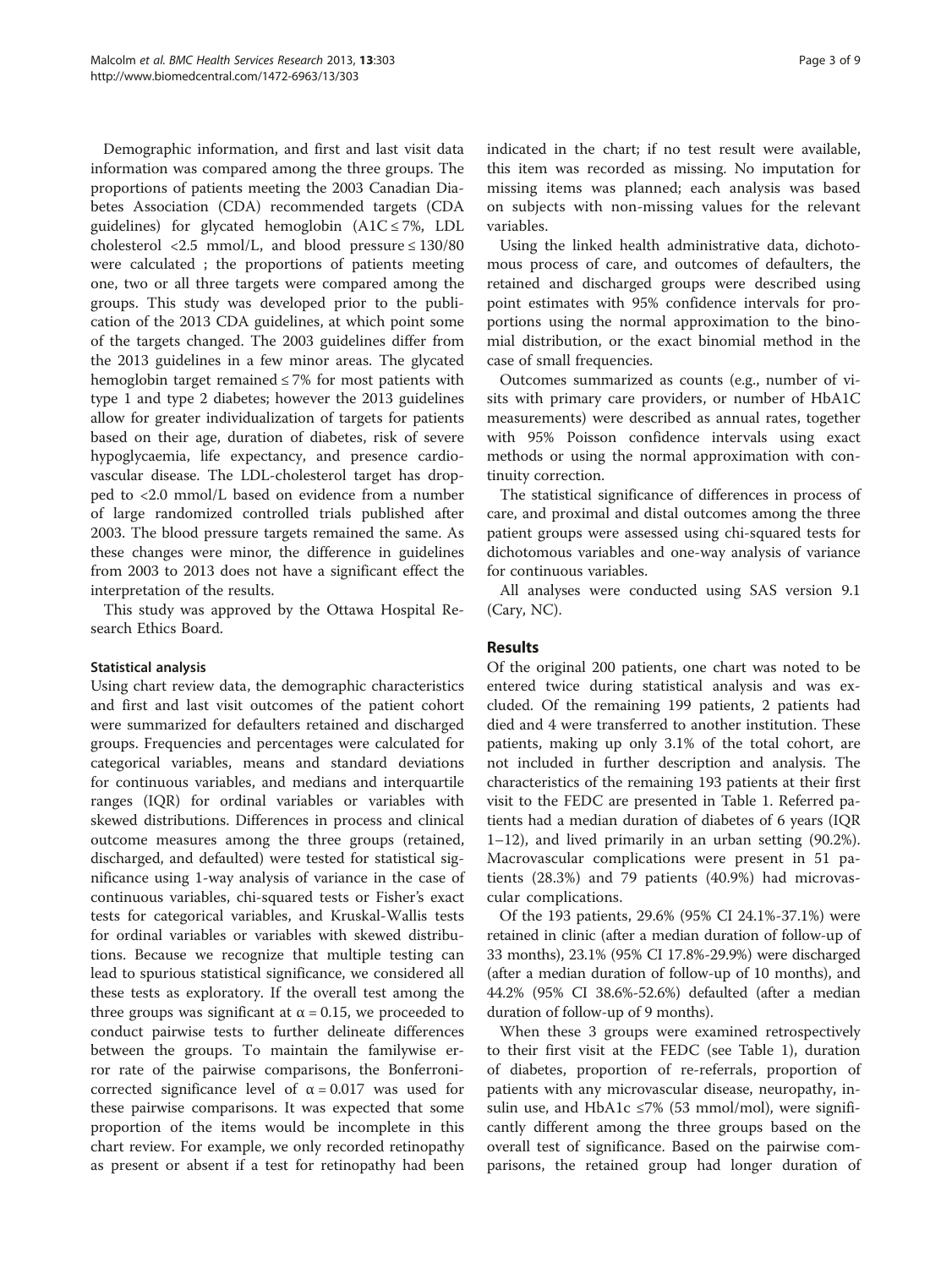<span id="page-3-0"></span>

| First visit characteristics            | Overall<br>$(N = 193)$ | Retained<br>$(R)$ $(N = 59)$ | <b>Discharged</b><br>$(D/C)$ (N = 46) | Defaulted<br>$(DF) (N = 88)$ | Over all<br>p-value | R vs.<br>D/C    | R vs.<br>DF | D/C vs.<br>DF |
|----------------------------------------|------------------------|------------------------------|---------------------------------------|------------------------------|---------------------|-----------------|-------------|---------------|
| Age (mean, SD)                         | 59.1 (12.3)            | 59.1 (9.9)                   | 60.6(14)                              | 58.3 (12.9)                  | 0.5944              |                 |             |               |
| Male (%)                               | 106 (54.9)             | 28 (47.5)                    | 25 (54.4)                             | 53 (60.2)                    | 0.3112              |                 |             |               |
| Distance from clinic (km)(median, IQR) | 12.4 (7.4-20.5)        | 14.2 (7.9-20.7)              | $13.4(7.2-17.8)$                      | $10.7(7.5-23.9)$             | 0.7194              |                 |             |               |
| Urban (%)                              | 174 (90.2)             | 51 (86.4)                    | 45 (97.8)                             | 78 (88.6)                    | 0.1227              | 0.0741          | 0.6906      | 0.0967        |
| Number of re-referrals (%)             | 36 (18.8)              | 14 (24.1%)                   | 3(6.5%)                               | 19 (21.6%)                   | 0.0477              | 0.0158          | 0.7188      | 0.0254        |
| <b>Medical history</b>                 |                        |                              |                                       |                              |                     |                 |             |               |
| Duration DM2 (years) – (median, IQR)   | $6(1-12)$              | $8(2-15)$                    | $2.5(1-8.5)$                          | $7(2.5-12)$                  | 0.0187              | $0.0146$ 0.7622 |             | 0.0114        |
| Hypertension (%)                       | 142 (74)               | 44 (74.6)                    | 34 (75.6)                             | 64 (72.7)                    | 0.9321              |                 |             |               |
| Dyslipidemia (%)                       | 154 (83.7)             | 49 (86.0)                    | 36 (83.7)                             | 69 (82.1)                    | 0.8338              |                 |             |               |
| Psychiatric disease (%)                | 41 (21.9)              | 16(27.6)                     | 7(15.6)                               | 18(21.4)                     | 0.3388              |                 |             |               |
| <b>Macrovascular complications</b>     |                        |                              |                                       |                              |                     |                 |             |               |
| CAD (%)                                | 41 (22.5)              | 16(28.6)                     | 8(18.2)                               | 17(20.7)                     | 0.4066              |                 |             |               |
| PVD (%)                                | 11(6.0)                | 5(8.5)                       | 1(2.3)                                | 5(6.1)                       | 0.5275              |                 |             |               |
| $CVA/TIA$ $(%)$                        | 10(5.3)                | 6(10.2)                      | 0                                     | 4(4.7)                       | 0.0719              | 0.0380          | 0.3170      | 0.3005        |
| Any macrovascular complications (%)    | 51 (28.3)              | 21 (36.8)                    | 8(18.6)                               | 22 (27.5)                    | 0.1311              | 0.0466          | 0.2455      | 0.2733        |
| Microvascular complications            |                        |                              |                                       |                              |                     |                 |             |               |
| Nephropathy (%)                        | 49 (27.1)              | 18 (31.6)                    | 9(20.9)                               | 22 (27.2)                    | 0.4945              |                 |             |               |
| Retinopathy (%)                        | 26 (17.6)              | 12(23.5)                     | 2(5.9)                                | 12(19.1)                     | 0.1026              | 0.0316          | 0.5595      | 0.1281        |
| Neuropathy (%)                         | 49 (26.9)              | 13 (22.4)                    | 7 (16.3)                              | 29 (35.8)                    | 0.0424              | 0.4443          | 0.0901      | 0.0226        |
| Any microvascular complications (%)    | 79 (40.9)              | 24 (47.1)                    | 13(33.3)                              | 42 (59.2)                    | 0.0328              | 0.1897          | 0.1860      | 0.0096        |
| Disease status                         |                        |                              |                                       |                              |                     |                 |             |               |
| HbA1c (%)(mean, SD)                    | 8.5(1.9)               | 8.6(1.8)                     | 7.9(1.9)                              | 8.7(1.9)                     | 0.0609              | 0.0669          | 0.6694      | 0.0243        |
| HbA1c (IFCC units mmol/mol)            | 69                     | 70                           | 63                                    | 72                           |                     |                 |             |               |
| HbA1c ≤7.0% or 53 mmol/mol (%)         | 47 (25.5)              | 16(27.6)                     | 17 (39.5)                             | 14 (16.9)                    | 0.0199              | 0.2055          | 0.1259      | 0.0051        |
| Weight (kg) (mean, SD)                 | 94.1 (23.2)            | 93.0(22.3)                   | 88.9 (18.9)                           | 97.6(25.3)                   | 0.1122              | 0.3252          | 0.2608      | 0.0448        |
| BMI (mean, SD)                         | 33.8 (7.7)             | 33.8 (7.8)                   | 32.5(6.3)                             | 34.5 (8.2)                   | 0.3738              |                 |             |               |
| SBP (mean, SD)                         | 140.9 (20.0)           | 141.2 (23.2)                 | 138.7 (19.3)                          | 141.8 (18.0)                 | 0.6879              |                 |             |               |
| DBP (mean, SD)                         | 75.1 (10.0)            | 75.5 (11.1)                  | 75.4 (9.4)                            | 74.6 (9.5)                   | 0.8267              |                 |             |               |
| Total Cholesterol (mean, SD)           | 4.99(1.41)             | 4.96 (1.44)                  | 4.98(1.1)                             | 5.02(1.55)                   | 0.9694              |                 |             |               |
| HDL-C (mean, SD)                       | 1.19(0.33)             | 1.22(0.32)                   | 1.21(0.33)                            | 1.15(0.33)                   | 0.5015              |                 |             |               |
| LDL-C (mean, SD)                       | 2.65 (1.01)            | 2.64 (1.04)                  | 2.85 (1.03)                           | 2.53 (0.97)                  | 0.3139              |                 |             |               |
| Triglycerides (median, IQR)            | $2.06(1.5-2.92)$       | 1.92 (1.39-2.99)             | 2.12 (1.58-2.59)                      | 2.18 (1.5-2.99)              | 0.8033              |                 |             |               |
| TC:HDL-C (mean, SD)                    | 4.33 (1.41)            | 4.19 (1.27)                  | 4.35 (1.27)                           | 4.43 (1.59)                  | 0.6311              |                 |             |               |
| Smoker (%)                             | 37 (20.1%)             | 8(13.8)                      | 7 (16.3)                              | 22(26.5)                     | 0.1390              | 0.7283          | 0.0695      | 0.1960        |
| <b>First visit medications</b>         |                        |                              |                                       |                              |                     |                 |             |               |
| On Insulin (%)                         | 47 (24.4%)             | 23 (39.0)                    | 3(6.5)                                | 21 (23.9)                    | 0.0006              | 0.0001          | 0.0498      | 0.0129        |
| On ACE-I/ARB (%)                       | 114 (59.7)             | 44 (74.6)                    | 25 (54.4)                             | 45 (52.3)                    | 0.0191              | 0.0303          | 0.0069      | 0.8245        |
| On ASA (%)                             | 76 (39.8)              | 26 (44.1)                    | 16 (35.6)                             | 34 (39.1)                    | 0.6684              |                 |             |               |
| On Statin (%)                          | 98 (50.8)              | 34 (57.6)                    | 23 (50.0)                             | 41 (46.6)                    | 0.4198              |                 |             |               |

Note: p-values significant at 5%, with Bonferroni adjustment for pairwise comparisons, are printed in bold type. R Retained, D/C Discharged, DF Defaulted, CAD Coronary artery disease, PVD Peripheral vascular disease, CVA C CAD Coronary artery disease, PVD Peripheral vascular disease, CVA Cerebral vascular accident, TIA Transient ischemic attack, HbA1c Glycated hemoglobin,<br>ka kilograms, RMLBody mass index. SRP Systolic blood pressure. DRP Dia kg kilograms, BMI Body mass index, SBP Systolic blood pressure, DBP Diastolic blood pressure, HDL-C High-density lipoprotein-cholesterol, TC:HDL-C Total<br>cholesterol to HDL-cholesterol ratio JDL-C Lour-density lipoprotein-c cholesterol to HDL-cholesterol ratio, LDL-C Low-density lipoprotein-cholesterol, ACE-I Angiotensin-converting enzyme inhibitor, ARB Angiotensin receptor blocker (antagonist), ASA Acetylsalicylic acid, MD Medical doctor, RN Registered nurse, RD Registered dietitian, SD Standard deviation, IQR Interquartile range.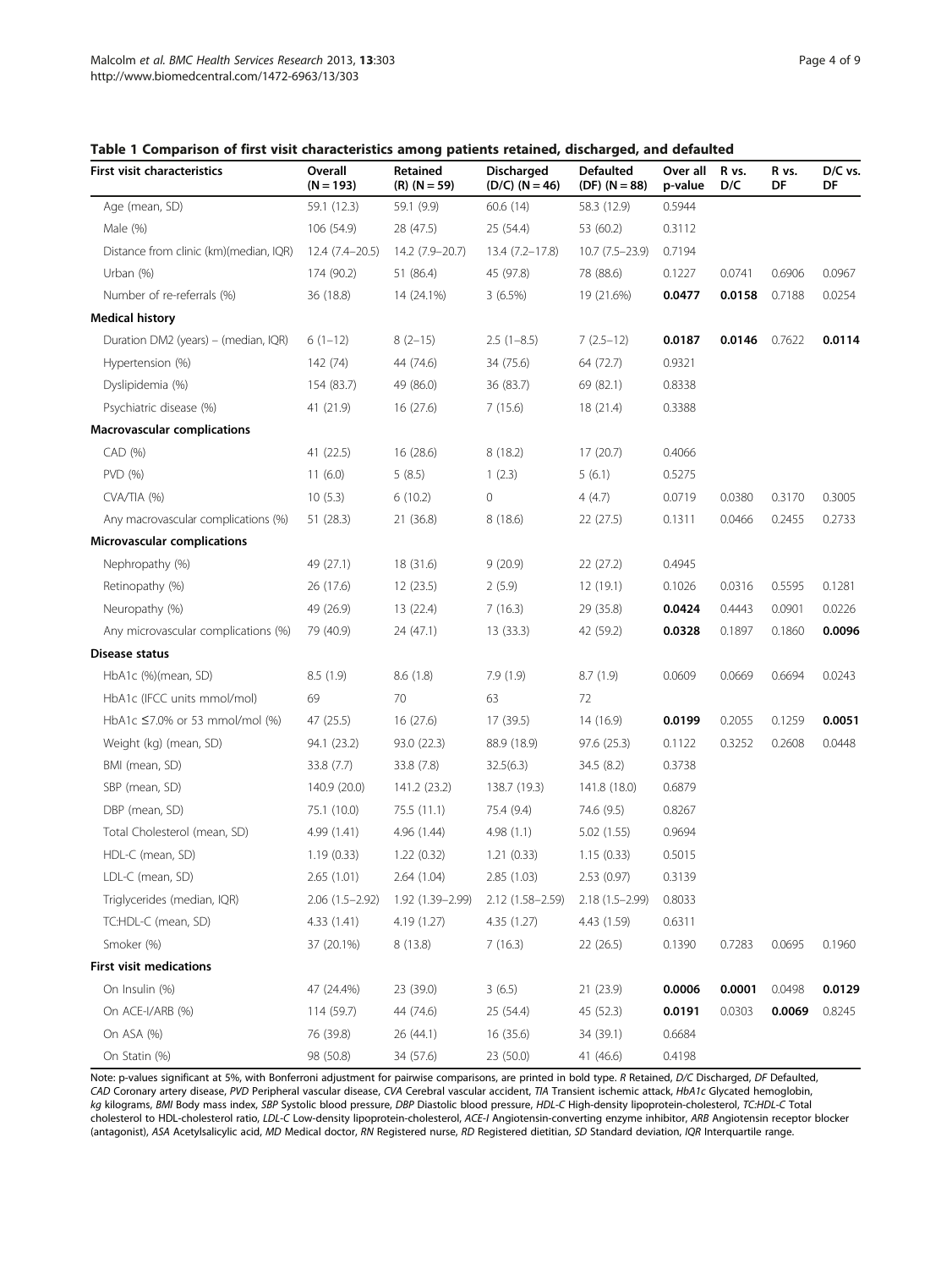DM2, a higher proportion of re-referrals, and were more likely to be on insulin at baseline than the discharged group. Patients who had defaulted had longer duration of DM2, were more likely to have microvascular complications, were less likely to have HbA1c ≤7% and were more likely to be on insulin at baseline than those discharged. No difference was noted in mean distance travelled to the clinic or proportion living in an urban setting between groups.

A comparison of characteristics of the 3 groups at the last visit is presented in Table [2](#page-5-0). Significant differences among the groups were found for the proportions of patients with any microvascular complications, retinopathy, and HbA1c  $\leq$ 7%. The proportions of patients on insulin and acetylsalicylic acid (ASA) at last visit were also significantly different among the groups with the highest proportion on these medications in the retained group. Based on the pairwise comparisons, patients who defaulted were more likely to be on insulin and less likely to have HbA1c ≤7% at last visit than discharged patients. Compared with those retained in the clinic, defaulted patients were less likely to be on insulin or ASA at last visit. No significant differences among the groups were noted for macrovascular complications, blood pressure, smoking status, LDL-C, use of angiotensin-converting enzyme inhibitor (ACE-I), angiotensin receptor blocker antagonist (ARB) and use of statins.

Significant differences were noted for indicators of clinic activity (Table [2](#page-5-0)). The mean percentage of visits where medications were changed by the physician was lowest in the discharged group (34.4% versus 55.2% in the retained group and 51.8% in the defaulted group, p  $= 0.0007$ ). The median percentage of missed appointments that were no-shows was highest in the defaulted group (30% versus 8.3% in the retained group and 0% in the discharged group,  $p < 0.0001$ ).

The percentages of patients meeting 2003 CDA Guideline recommended targets for HbA1c, LDL-C and BP at their last clinic visit are presented in Figure [1](#page-6-0). The defaulted group had the lowest proportion of patients meeting all three targets at 4.8%. Of the patients who attained treatment targets for LDL-C and HbA1c, retained patients were more likely to be on insulin at their last clinic appointment (44.4%) than those discharged (12.0%) or defaulted (7.7%) but these differences were not statistically significant at the Bonferronicorrected levels. There were no statistically significant differences in microvascular or macrovascular complications among groups in patients who had reached 2 or 3 targets at their last clinic visit.

Long-term outcomes of our cohort were available for 179 patients (Table [3\)](#page-6-0). Patients without Ontario Health Card Numbers (e.g., residents of the neighbouring

province of Quebec)  $(N = 14)$  were excluded from this analysis. A significantly lower proportion of patients who defaulted from tertiary care received recommended monitoring for their diabetes (HbA1c measurements, lipid measurements, and periodic eye examinations), despite no difference in mean number of visits to a primary care provider (PCP). The proportion of patients with emergency room visits was numerically higher in the defaulters group.

## **Discussion**

We found almost half of the patients referred to the clinic (44.2%) defaulted from care, while 23.1% were discharged and 29.6% of patients were retained in clinic. Patients in the defaulted group had the lowest proportion reaching CDA treatment targets for HbA1c, LDL-C, and BP while attending diabetes clinic. One year after the last documented clinic appointment, the defaulted patient group also had the lowest proportion receiving A1C measurements, lipid profile measurements and eye examinations despite having a similar mean number of visits to primary care physicians as the discharged and retained patients groups. A possible explanation is primary care physicians may have been unaware that the patient had stopped attending diabetes clinic visits and were therefore not ordering diabetes monitoring investigations. Patients may also have perceived their diabetes as "less important" relative to their other medical problems and therefore did not follow through with recommended monitoring or the follow up with the diabetes clinic.

The long-term consequences of defaulting from a diabetes clinic such as worsened glucose control, increased BP, increased prevalence of complications, and increased all cause mortality have been reported [\[13\]](#page-7-0). Currie et al. have demonstrated a "dose –response" relationship with those having >2 missed appointments being at significantly higher risk of all cause mortality. Decreased monitoring may increase the need for emergency treatment of acute decompensations. The proportion of patients with emergency room visits was numerically higher in our cohort. Access to specialty care may be negatively impacted if these patients require re-referral to already overstretched diabetes resources. Identification of patients at risk of defaulting is necessary to both prevent negative impact on the health care system and possibly prevent adverse outcomes for patients. One finding that may signal a patient at risk of defaulting is failure to keep appointments [\[12,15](#page-7-0)]. Consistent with other groups, we also observed that the no-show rate was highest in the defaulted population.

The high proportion of patients defaulting from care was initially surprising to us. This rate is, however, similar to other reports [\[16](#page-7-0)]. The prevalence of defaulting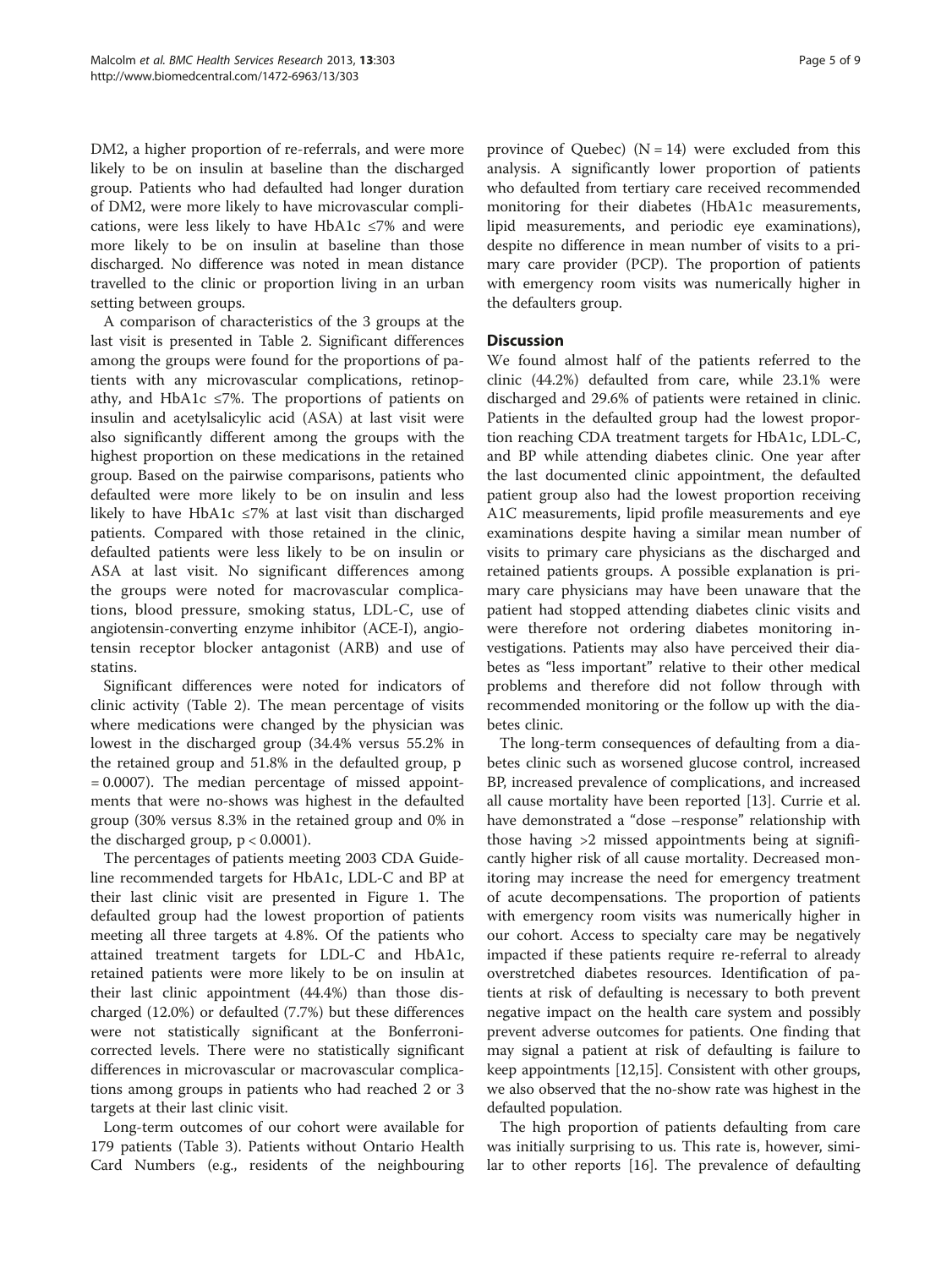<span id="page-5-0"></span>

| Last visit characteristics                                  | Overall<br>$(N = 193)$ | Retained<br>$(R)$ (N = 59) | <b>Discharged</b><br>$(D/C)$ $(N = 46)$ | <b>Defaulted</b><br>$(DF)$ (N = 88) | Overall<br>p-value | R vs.<br>D/C      | R vs.<br>DF      | D/C vs.<br>DF |
|-------------------------------------------------------------|------------------------|----------------------------|-----------------------------------------|-------------------------------------|--------------------|-------------------|------------------|---------------|
| <b>Macrovascular complications</b>                          |                        |                            |                                         |                                     |                    |                   |                  |               |
| CAD (%)                                                     | 45 (23.8)              | 17 (29.3)                  | 9(20.0)                                 | 19(22.1)                            | 0.4802             |                   |                  |               |
| PVD (%)                                                     | 14(7.5)                | 6(10.2)                    | 1(2.3)                                  | 7(8.2)                              | 0.3081             |                   |                  |               |
| $CVA/TIA$ (%)                                               | 12(6.3)                | 7(12.1)                    | 1(2.2)                                  | 4(4.6)                              | 0.1305             | 0.1336            | 0.1164           | 0.4980        |
| Any macrovascular complications (%)                         | 57 (30.0)              | 23 (39.0)                  | 10(22.2)                                | 24 (27.9)                           | 0.1539             |                   |                  |               |
| <b>Microvascular complications</b>                          |                        |                            |                                         |                                     |                    |                   |                  |               |
| Nephropathy (%)                                             | 65 (35.7)              | 24 (40.7)                  | 11(25.6)                                | 30 (37.5)                           | 0.2635             |                   |                  |               |
| Retinopathy (%)                                             | 31 (18.8)              | 14(25.6)                   | 2(5.1)                                  | 15(21.7)                            | 0.0406             | 0.0121            | 0.7080           | 0.0228        |
| Neuropathy (%)                                              | 50 (27.3)              | 15(25.9)                   | 7(15.9)                                 | 28 (34.6)                           | 0.0785             | 0.2261            | 0.2735           | 0.0265        |
| Any microvascular complications (%)                         | 95 (53.7)              | 31 (53.5)                  | 16 (37.2)                               | 48 (63.2)                           | 0.0243             | 0.1057            | 0.2576           | 0.0064        |
| Disease status (last visit):                                |                        |                            |                                         |                                     |                    |                   |                  |               |
| HbA1c (%)(mean, SD)                                         | 7.6(1.6)               | 7.8(1.8)                   | 6.6(0.9)                                | 7.9(1.5)                            | < 0.0001           | $< 0.0001$ 0.7069 |                  | < 0.0001      |
| HbA1c (IFCC units mmol/mol)                                 | 60                     | 62                         | 49                                      | 63                                  |                    |                   |                  |               |
| HbA1c ≤ 7.0% or 53 mmol/mol $%$                             | 86 (46.2)              | 25 (42.4)                  | 37 (84.1)                               | 24 (28.9)                           | < 0.0001           | $< 0.0001$ 0.0964 |                  | < 0.0001      |
| Change in HbA1c (%) (mean, SD)                              | $-0.90(1.7)$           | $-0.74(1.75)$              | $-1.28(1.87)$                           | $-0.80(1.69)$                       | 0.2480             |                   |                  |               |
| Weight (kg) (mean, SD)                                      | 94.5 (23.3)            | 94.3 (21.8)                | 88.8 (21.2)                             | 97.6(25.0)                          | 0.1289             | 0.2074            | 0.4183           | 0.0495        |
| Change in weight (mean, SD)                                 | 0.8(5.1)               | 1.6(5.6)                   | 0.3(5.3)                                | 0.4(4.7)                            | 0.2978             |                   |                  |               |
| BMI                                                         | 33.9(7.7)              | 34.2 (7.4)                 | 32.5(7.2)                               | 34.5 (8.2)                          | 0.3726             |                   |                  |               |
| SBP (mean, SD)                                              | 139.2 (19.8)           | 141.7 (21.8)               | 133.4 (17.9)                            | 140.5 (18.9)                        | 0.0712             | 0.0390            | 0.7263           | 0.0376        |
| DBP (mean, SD)                                              | 73.1 (9.6)             | 71.8 (9.6)                 | 72.4 (10.4)                             | 74.2 (9.1)                          | 0.2828             |                   |                  |               |
| Total Chol (mean, SD)                                       | 4.5(1.4)               | 4.4 (1.2)                  | 4.4(1.1)                                | 4.7(1.6)                            | 0.2377             |                   |                  |               |
| HDL-C (mean, SD)                                            | 1.2(0.3)               | 1.1(0.3)                   | 1.2(0.3)                                | 1.2(0.3)                            | 0.6053             |                   |                  |               |
| LDL-C (mean, SD)                                            | 2.3(1.0)               | 2.4(1.0)                   | 2.3(1.0)                                | 2.3(1.0)                            | 0.8984             |                   |                  |               |
| Triglycerides (median, QR)                                  | $1.8(1.2 - 2.7)$       | $1.7(1.3-2.5)$             | $1.8(1.2-2.5)$                          | $1.9(1.3-3.2)$                      | 0.3467             |                   |                  |               |
| TC:HDL-C (mean, SD)                                         | 4.1(1.4)               | 4.03(1.2)                  | 3.82(1.2)                               | 4.31(1.6)                           | 0.1874             |                   |                  |               |
| Smoker (%)                                                  | 33 (18.8)              | 6(10.9)                    | 7(16.3)                                 | 20 (25.6)                           | 0.0897             | 0.4367            | 0.0349           | 0.2365        |
| Last visit medications:                                     |                        |                            |                                         |                                     |                    |                   |                  |               |
| On insulin (%)                                              | 75 (38.9)              | 37 (62.7)                  | 7(15.2)                                 | 31(35.2)                            | < 0.0001           | < 0.0001          | 0.0011           | 0.0147        |
| On ACE-I/ARB (%)                                            | 144 (74.6)             | 48 (81.4)                  | 33 (71.7)                               | 63 (71.6)                           | 0.3604             |                   |                  |               |
| On ASA (%)                                                  | 94 (48.7)              | 37 (62.7)                  | 20 (43.5)                               | 37 (42.1)                           | 0.0351             | 0.0497            | 0.0140           | 0.8734        |
| On Statin (%)                                               | 146 (75.7)             | 49 (83.1)                  | 37 (80.4)                               | 60 (68.2)                           | 0.0825             | 0.7297            | 0.0436           | 0.1320        |
| <b>Clinic activity</b>                                      |                        |                            |                                         |                                     |                    |                   |                  |               |
| Median duration of follow-up (months)                       | 16 (6 to 31)           | 33(31 to 35)               | 10 (4 to 18)                            | $9(5 \text{ to } 17)$               | < 0.0001           | < 0.0001          | < 0.0001         | 0.8827        |
| % of MD visits where meds changed<br>(Mean, SD)             | 48.7 (30.0)            | 55.2 (23.1)                | 34.4 (25.7)                             | 51.8 (33.9)                         | 0.0007             | < 0.0001          | 0.5037           | 0.0027        |
| % of patient encounters that were<br>no-shows (Median, IQR) | 14.3 (0 to 33.3)       | 8.3 (0 to 16.7)            | 0(0 to 14.3)                            | 30 (13.8 to 50.0)                   | < 0.0001           | 0.1112            | < 0.0001         | < 0.0001      |
| Number of visits with MD (mean, SD)                         | 4.9(3.1)               | 8.1(2.8)                   | 3.3(1.9)                                | 3.7(2.0)                            | < 0.0001           | < 0.0001          | < 0.0001         | 0.2907        |
| Number of visits with RN (mean, SD)                         | 2.5(2.1)               | 3.7(2.6)                   | 2.1(1.7)                                | 2.0(1.7)                            | < 0.0001           | 0.0006            | < 0.0001         | 0.6919        |
| Number of visits with RD (mean, SD)                         | 2.4(2.0)               | 3.5(2.5)                   | 2.2(1.9)                                | 1.7(1.3)                            | $< 0.0001$ 0.0036  |                   | $<0.0001$ 0.1053 |               |

Note: p-values significant at 5%, with Bonferroni adjustment for pairwise comparisons, are printed in bold type, R Retained, D/C Discharged, DF Defaulted, CAD Coronary artery disease, PVD Peripheral vascular disease, CVA Cerebral vascular accident, TIA Transient ischemic attack, HbA1c Glycated hemoglobin, kg kilograms, BMI Body mass index, SBP Systolic blood pressure, DBP Diasto BMI Body mass index, SBP Systolic blood pressure, DBP Diastolic blood pressure, HDL-C High-density lipoprotein-cholesterol, TC:HDL-C Total cholesterol to<br>HDL-cholesterol ratio JDL-C Low-density lipoprotein-cholesterol. ACE HDL-cholesterol ratio, LDL-C Low-density lipoprotein-cholesterol, ACE-I Angiotensin-converting enzyme inhibitor, ARB Angiotensin receptor blocker (antagonist),<br>454 Acetylsalicylic acid. MD Medical doctor, RN Begistered nur ASA Acetylsalicylic acid, MD Medical doctor, RN Registered nurse, RD Registered dietitian, SD Standard deviation, IQR Interquartile range.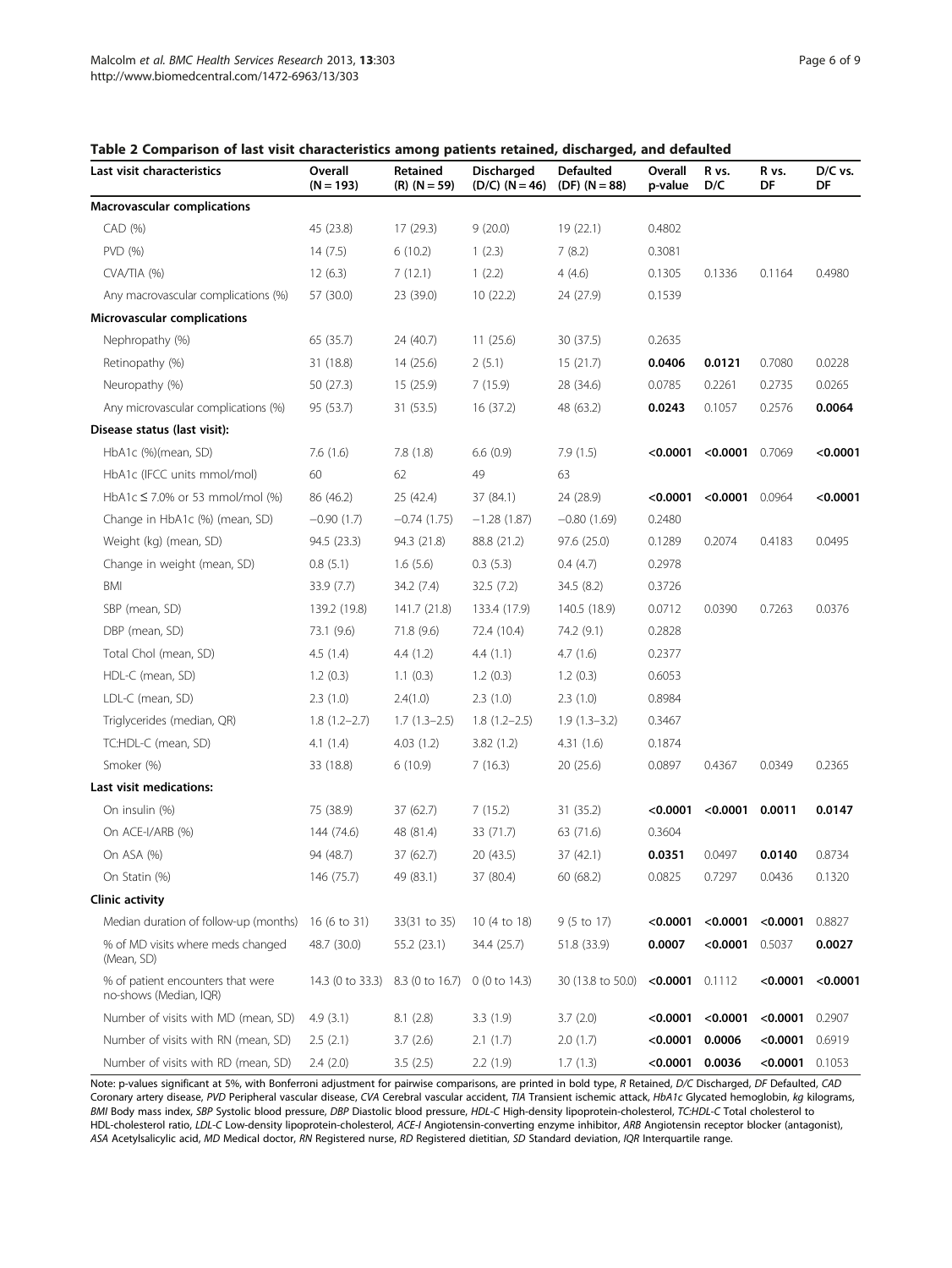<span id="page-6-0"></span>

from diabetes clinics ranges from 4-19% in Britain [[10,17](#page-7-0)-[19\]](#page-7-0), 12-50% in the United States [[11,20](#page-7-0)], and 35- 57% in Japan [[4,21](#page-7-0)]. In Canada, there are little data on defaulting rates. Shah et al. [[22\]](#page-7-0) reported that among patients referred to endocrinologists at 4 Canadian teaching hospitals, 23.5% did not return for a follow-up visit after an initial visit with the endocrinologist.

Our review was not designed to identify reasons for defaulting; however, we have identified some trends. Defaulters had a numerically higher mean weight, and the highest proportion of smokers. These findings were similar to those of Graber et al. [[11\]](#page-7-0) and Currie et al. [[13\]](#page-7-0), who found that the proportion of smokers was significantly higher in patients who missed clinic appointments. This finding may be due in part to the challenges patients who default from specialty care face in the management of their disease. These patients are less likely to participate in self-care, are more likely to have denial concerning their disease and are likely less engaged and empowered in the management of their disease. It is

therefore not surprising that we observed that the defaulters group had the lowest proportion of patients meeting targets for HbA1c, BP, or LDL-C during the time they were followed in the diabetes clinic and were more likely to be on insulin than discharged patients. They had a similar percentage of visits where medications were changed by the attending physician to that of patients in the retained group [52% vs. 55%] suggesting unstable disease. These findings suggest that defaulters from our clinic had the most poorly controlled disease and should have had continued follow-up.

In contrast to our findings, Masuda et al. found defaulters were younger, less likely to be on medications, had shorter duration of diabetes, and lower HbA1c levels [\[23\]](#page-7-0). The authors concluded that these patients with "milder" disease may have been discharging themselves from clinic due to the belief that their disease was not severe enough to warrant intensive therapy. Simmons et al. and Currie et al. had similar results [[13,24\]](#page-7-0). The differences between our population of defaulters and defaulters described by others likely reflect the referral pattern of our region in which the more complex patients with advanced disease are referred to tertiary care while patients with milder disease are cared for in the community. This finding may be similar to other communities with a similar referral structure.

It is also interesting to note that despite poor glycemic control, the percentage of patients on insulin at last visit with the FEDC was significantly lower in the defaulted group compared to the retained group. Some patients possibly chose not to return to clinic when insulin therapy was proposed. It is likely that patients who fail to achieve control because of inadequate adherence to behavioural change or medications are also likely to be inadherent with attending clinic [[25\]](#page-8-0).

The primary limitation of this study is the inherent nature of a chart audit. Patient records may be incomplete reflections of the care encounter. Lack of standardization in chart formats, variations in professional recording practices and legibility are also concerns [\[26](#page-8-0)].

|  | Table 3 Comparison of process-of-care indicators and outcomes 1 year after study end |  |  |
|--|--------------------------------------------------------------------------------------|--|--|
|--|--------------------------------------------------------------------------------------|--|--|

| Variable                                    | Retained $N = 51$ | Discharged $N = 45$ | Defaulted $N = 83$ | P-value |  |  |
|---------------------------------------------|-------------------|---------------------|--------------------|---------|--|--|
| Mean A1c measurements received (sd)         | 1.92 (1.31)       | 1.58(1.32)          | 1.37(1.15)         | 0.055   |  |  |
| Received A1C (%)                            | 46 (90.2)         | 33 (73.3)           | 56 (67.5)          | 0.011   |  |  |
| Received lipid profile (%)                  | 46 (90.2)         | 35 (77.8)           | 54 (65.1)          | 0.004   |  |  |
| Received eye exam (%)                       | 41 (80.4)         | 27(60.0)            | 44 (53.0)          | 0.006   |  |  |
| Received Creatinine (%)                     | 45 (88.2)         | 37 (82.2)           | 62(74.7)           | 0.15    |  |  |
| Mean visits to primary care (sd)            | 8(7)              | 6.5(5)              | 6.4(6)             | 0.319   |  |  |
| Received annual physical exam (%)           | 9(17.6)           | 7(15.6)             | 10(12)             | 0.654   |  |  |
| Proportion with an emergency room visit (%) | 13 (25.5)         | 10(22.2)            | 33 (39.8)          | 0.071   |  |  |
| Proportion admitted to hospital (%)         | 9(17.6)           | 6(13.3)             | 18(21.7)           | 0.501   |  |  |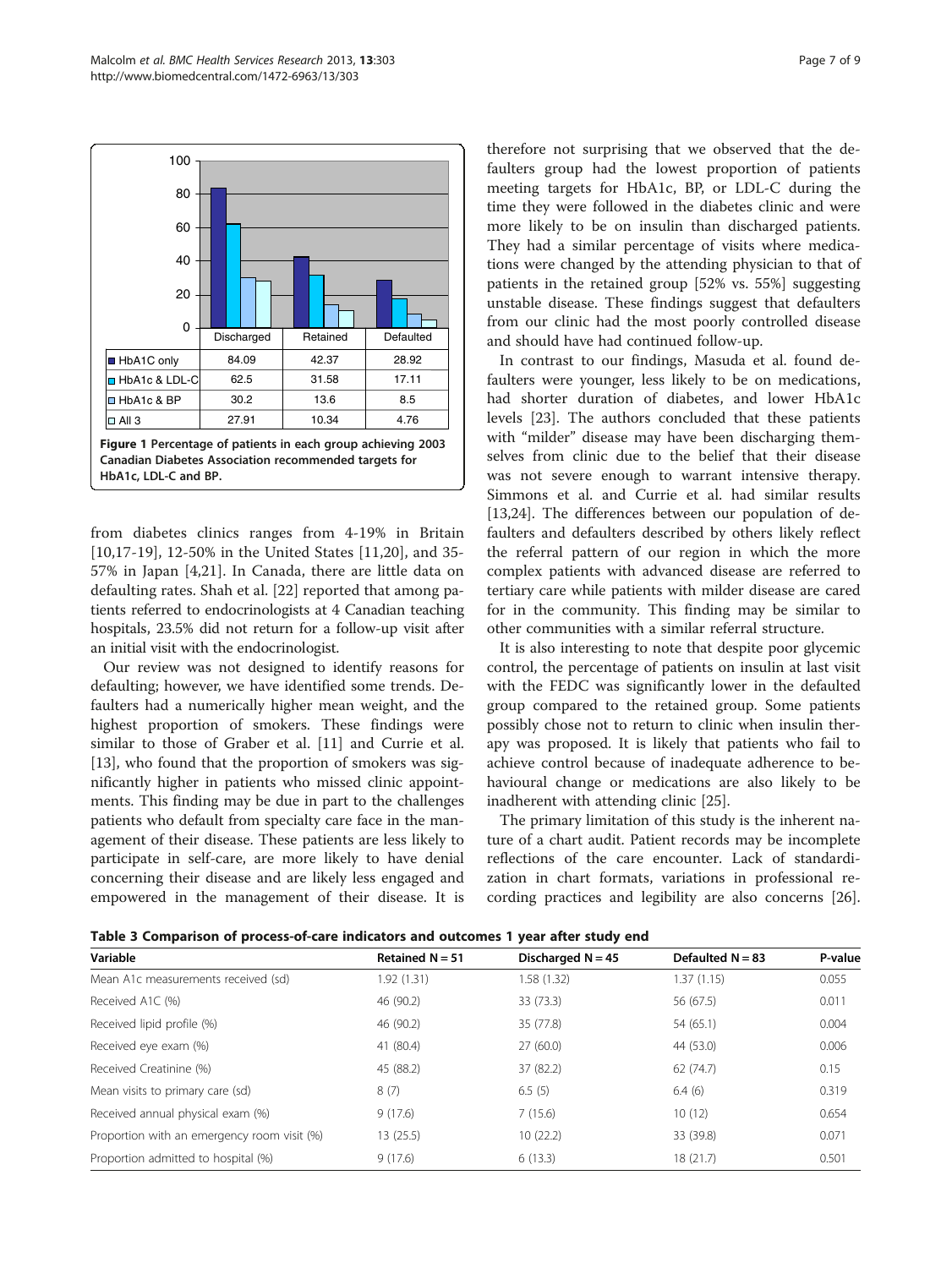<span id="page-7-0"></span>Although we did not have the resources to conduct double extraction of the data, measures were taken to ensure inter-rater reliability. A data extraction guide was created and frequent meetings between auditors were held to minimize problems in interpretation of data recorded. Our analyses excluded patients with missing values, and to the extent that patients with missing values are significantly different from those included in the analysis, our comparisons may be biased.

## Conclusions

In our review of patients referred to an interdisciplinary clinic with DM2, we found a low discharge rate but a much higher than anticipated proportion of patients who defaulted from clinic. Patients who defaulted from clinic had the most uncontrolled disease and did not receive recommended monitoring of their diabetes after leaving the diabetes clinic despite continued visits to primary care. No show rates were highest in the defaulting population and could signal patients at risk of defaulting. Further study into the reasons, long-term consequences and strategies to prevent defaulting is required to ensure that this population receives the care they need.

#### Competing interests

The authors declare they have no competing interests.

#### Authors' contributions

JCM conceived of the study, participated in study design, interpretation of data, and drafted the manuscript. JM conceived of the study, participated in study design, interpretation of data, data collection, and drafted the manuscript. BS participated in study design and performed statistical analysis. MT participated in study design and performed statistical analysis. EK participated in study design and interpretation of data. CT participated in study design, interpretation of data, data collection and helped to draft the manuscript. TO conceived of the study, participated in study design, interpretation of data and helped to draft the manuscript. CL participated in study design and was involved revising the manuscript. All authors read and approved the final manuscript.

#### Acknowledgements

Unrestricted grants received from Novo Nordisk Canada Inc., LifeScan Canada Ltd., Merck Frosst Canada Ltd., Schering-Plough Canada Inc. and Merck Frosst/Schering Pharmaceuticals were used to fund this research. All phases of this study, including design, data collection, analysis and interpretation, report writing and decision to submit this article for publication were undertaken by the authors, independently from any funders.

#### Author details

<sup>1</sup>Department of Medicine, University of Ottawa, Ottawa, ON, Canada. <sup>2</sup>The Ottawa Hospital Research Institute, Ottawa, ON, Canada. <sup>3</sup>Clinical Epidemiology Program, Ottawa Hospital Research institute, Ottawa, ON, Canada. <sup>4</sup> Department of Epidemiology and Community Medicine, University of Ottawa, Ottawa, ON, Canada. <sup>5</sup>Department of Medicine, University of Toronto, Toronto, Canada. <sup>6</sup>Department of Medicine, Sunnybrook Health Sciences Centre, Toronto, ON, Canada. <sup>7</sup>Bruyere Research Institute, Ottawa, ON, Canada. <sup>8</sup>Department of Family Medicine, University of Ottawa, Ottawa, ON, Canada. <sup>9</sup>The Ottawa Hospital, Ottawa, ON, Canada. <sup>10</sup>Institute for Clinical Evaluative Sciences, Toronto, ON, Canada.

#### Received: 11 February 2013 Accepted: 8 August 2013 Published: 10 August 2013

#### References

- 1. Holman RR, Paul SK, Bethel MA, Neil HA, Matthews DR: 10-Year follow-up of intensive glucose control in type 2 diabetes. New England Journal of Medicine 2008, 359:1577–1589.
- Gaede P, Vedel P, Larsen N, Jensen GV, Parving HH, Pederson O: Multifactorial intervention and cardiovascular disease in patients with type 2 diabetes. New England Journal of Medicine 2003, 348:383–393.
- 3. Gaede P, Lund-Andersen H, Parving HH, Pederson O: Effect of a multifactorial intervention on mortality in type 2 diabetes. New England Journal of Medicine 2008, 358:580-591.
- 4. Sone H, Kawai K, Takagi H, Yamada N, Kobayashi M: **Outcome of one-year** of specialist care of patients with type 2 diabetes: a multi-center prospective survey. Intern Med 2006, 45:589–597.
- 5. Gray DP, Evans P, Sweeney K, Lings P, Seamark D, Dixon M, Bradley N: Towards a theory of continuity of care. Journal of Research of Social Medicine 2003, 96:160–166.
- 6. Knight J, Dowden JJ, Worrall GJ, Gadag VG, Murphy MM: Does higher continuity of family physician care reduce hospitalizations in elderly people with diabetes? Popul Health Manag 2009, 12:81–86.
- 7. Gill JM, Mainous AG, Nsereko M: The effect of continuity of care on emergency department use. Arch Fam Med 2000, 9:333–338.
- 8. Ionescu-Ittu R, McCusker J, Ciampi A, Vadeboncour AM, Roberge D, Larouche D, Verdon J, Pineault R: Continuity of primary care and emergency department utilization among elderly people. CMAJ 2007, 177:1362–1368.
- 9. McCusker J, Tousignant P, Borges Da Silva R, Ciampi A, Levesque JF, Vadeboncoeur A, Sanche S: Factors predicting patient use of the emergency department: a retrospective cohort study. CMAJ 2012, 184:E307–E316.
- 10. Archibald LK, Gill GV: Diabetic clinic defaulters Who are they and why do they default? Practical Diabetes 1992, 9(1):13–14.
- 11. Graber AL, Davidson P, Brown AW, McRae JR, Woolridge K: Dropout and relapse during diabetes care. Diabetes Care 1992, 15:1477–1483.
- 12. Karter AJ, Parker MM, Moffett HH, Ahmed AT, Ferrara A, Liu JY, Selby JV: Missed appointments and poor glycemic control: an opportunity to identify high-risk diabetic patients. Med Care 2004, 42:110–115.
- 13. Currie CJ, Peyrot M, Morgan CL, Poole CD, Jenkins-Jones S, Rubin RR, Burton C, Evans M: The impact of treatment noncompliance on mortality in people with Type 2 Diabetes. Diabetes Care 2012, 35:1279–1284.
- 14. Tailor C, Malcolm J, Maranger J, Keely E, Brez S, Izzi S, Taljaard M, Ooi TC: He tools for transition program: characteristics and disposition of patients referred to a multi-disciplinary diabetes clinic. Canadian Journal of Diabetes 2008, 32(1):27.
- 15. Lee V, Earnest A, Chen M, Krishnan B: Predictors of failed attendance in a multi-specialty outpatient centre using electronic databases. BMC Health Serv Res 2005, 5:1–8.
- 16. Gucciardi E: A systematic review of attrition from diabetes education services: strategies to improve attrition and retention research. Can J Diabetes 2008, 32:53-65.
- 17. Lloyd J, Sherriff R, Fisher M, Burns-Cox C: Non-attendance at the diabetes clinic. Practical Diabetes 1990, 7:228–229.
- 18. Hammersley MS, Holland MR, Walford S, Thorn PA: What happens to defaulters from a diabetes clinic? Br Med J 1985, 291:1330-1332.
- 19. Scobie I, Rafferty A, Franks P, Sonksen H: Why patients were lost to follow-up from an urban diabetic clinic. Br Med J 1983, 286:189–190.
- 20. Benoit S, Ji M, Flemming R, Philis-Tsimikas A: Predictors of dropouts from a San Diego diabetes program: a case control study. Prev Chronic Dis 2004, 1:1–8.
- 21. Kawahara R, Amemiya T, Yoshino M, Miyamae M, Sasamoto K: Dropout of young non-insulin-dependent diabetics from diabetes care. Diabetes Res Clin Pract 1994, 24:181–185.
- 22. Shah B, James J, Lawton C, Montada-Atin T, Sigmon M, Cauch-Dudek K, Booth G: Diabetes quality of care in academic endocrinology practice: a descriptive study. Can J Diabetes 2009, 33:150-155.
- 23. Masuda YA, Kubo A, Kokaze A, Yoshida M, Sekiguchi K, Fukuhara N, Takashima Y: Personal features and dropout from diabetes care. Environ Health Prev Med 2006, 11:115–119.
- 24. Simmons D, Flemming C: Prevalence and charactersitics of diabetic patients with no ongoing care in South Aukland. Diabtes Care 2000, 23:1791–1793.